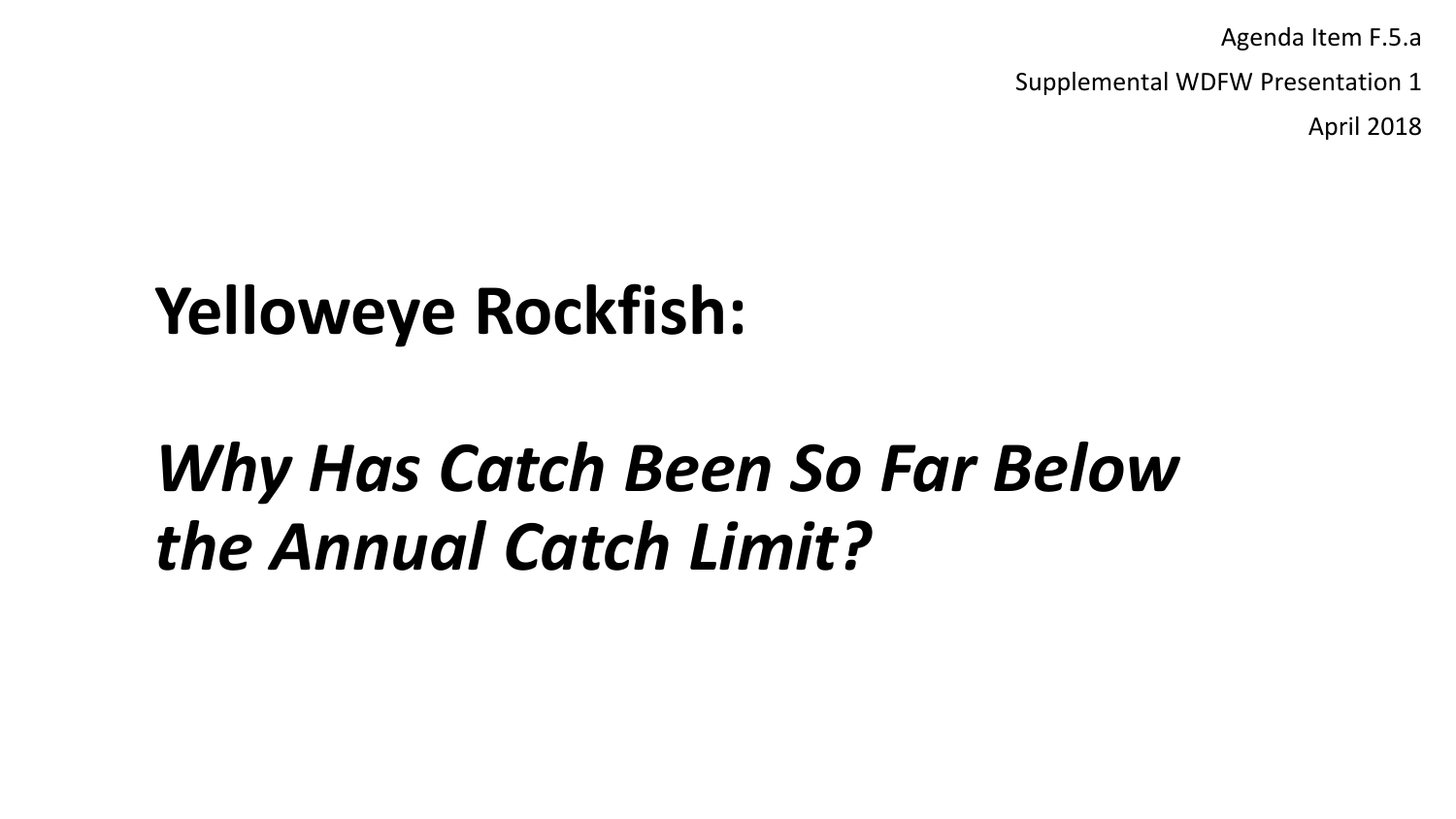# **Yelloweye Rockfish**

- **Stock Assessment Indicating Overfished: 2001**
	- **Retention Prohibited in Recreational Fisheries: 2002**
	- **Non-Trawl Rockfish Conservation Area: 2003**
	- **Depth Restrictions in Recreational Fisheries: 2003**
- **Initial Rebuilding Year (TTarget): 2086**
- **Updated TTarget: 2027-2028**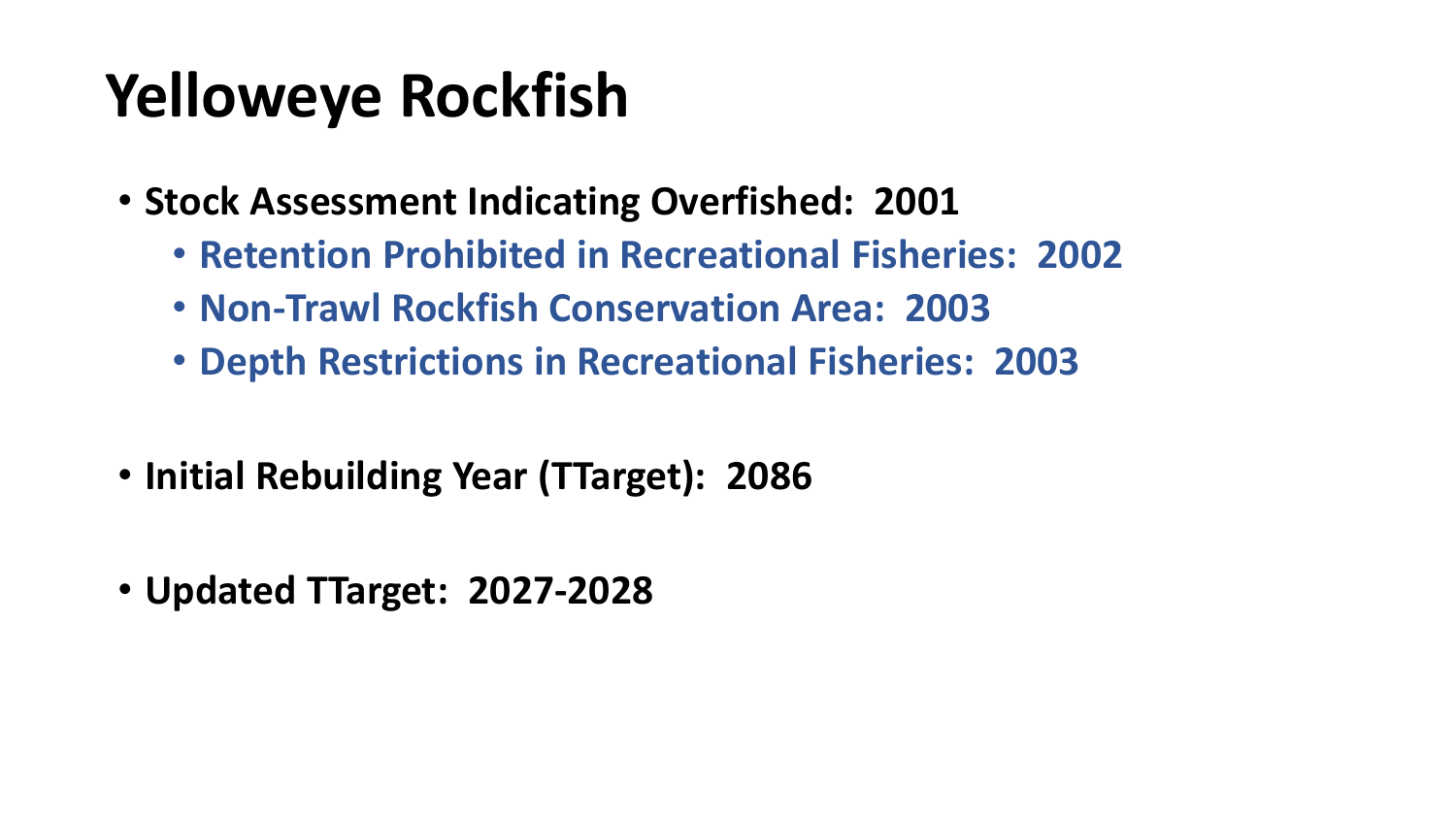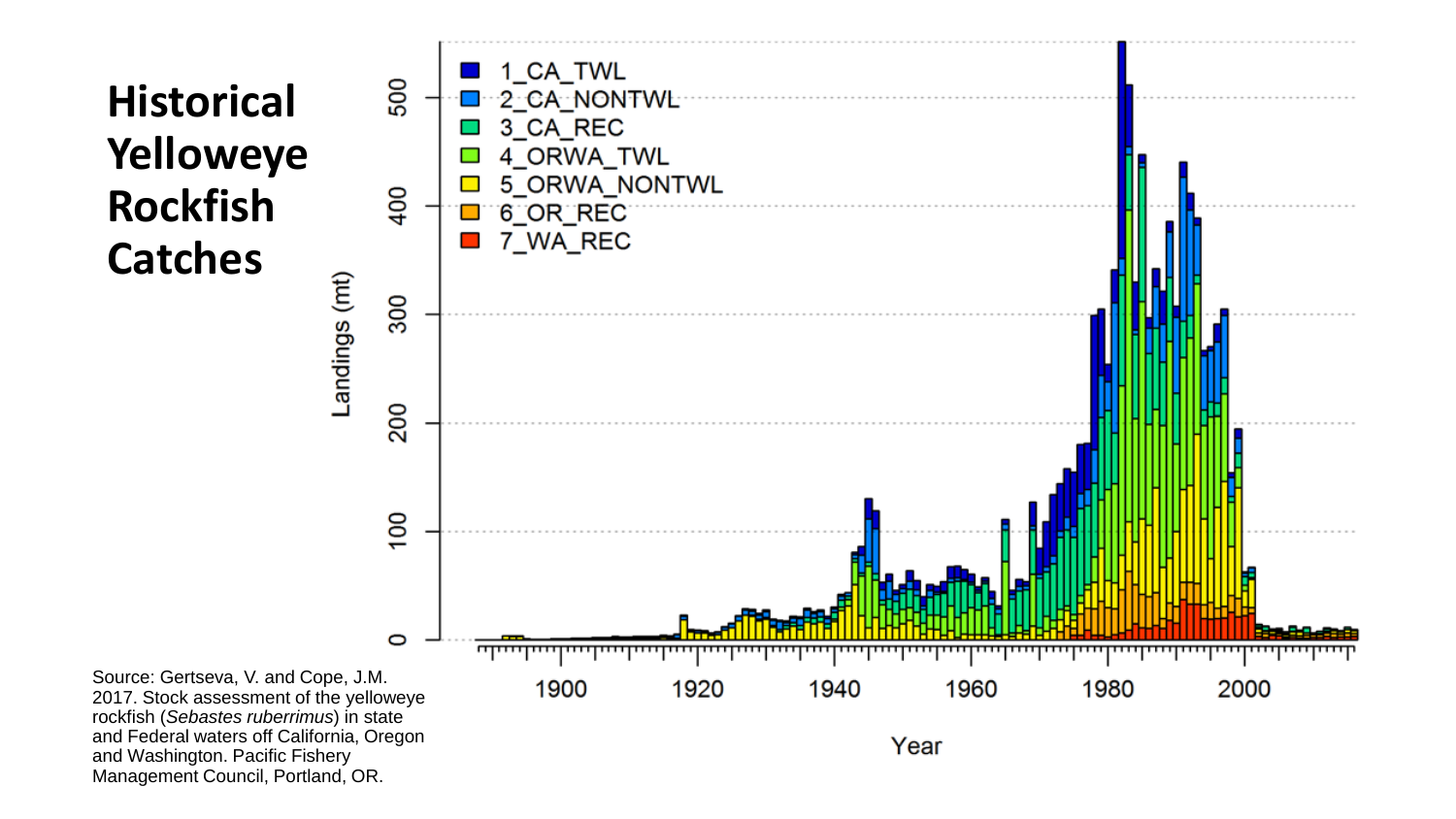#### **Yelloweye Rockfish Catch Limits and Catches**

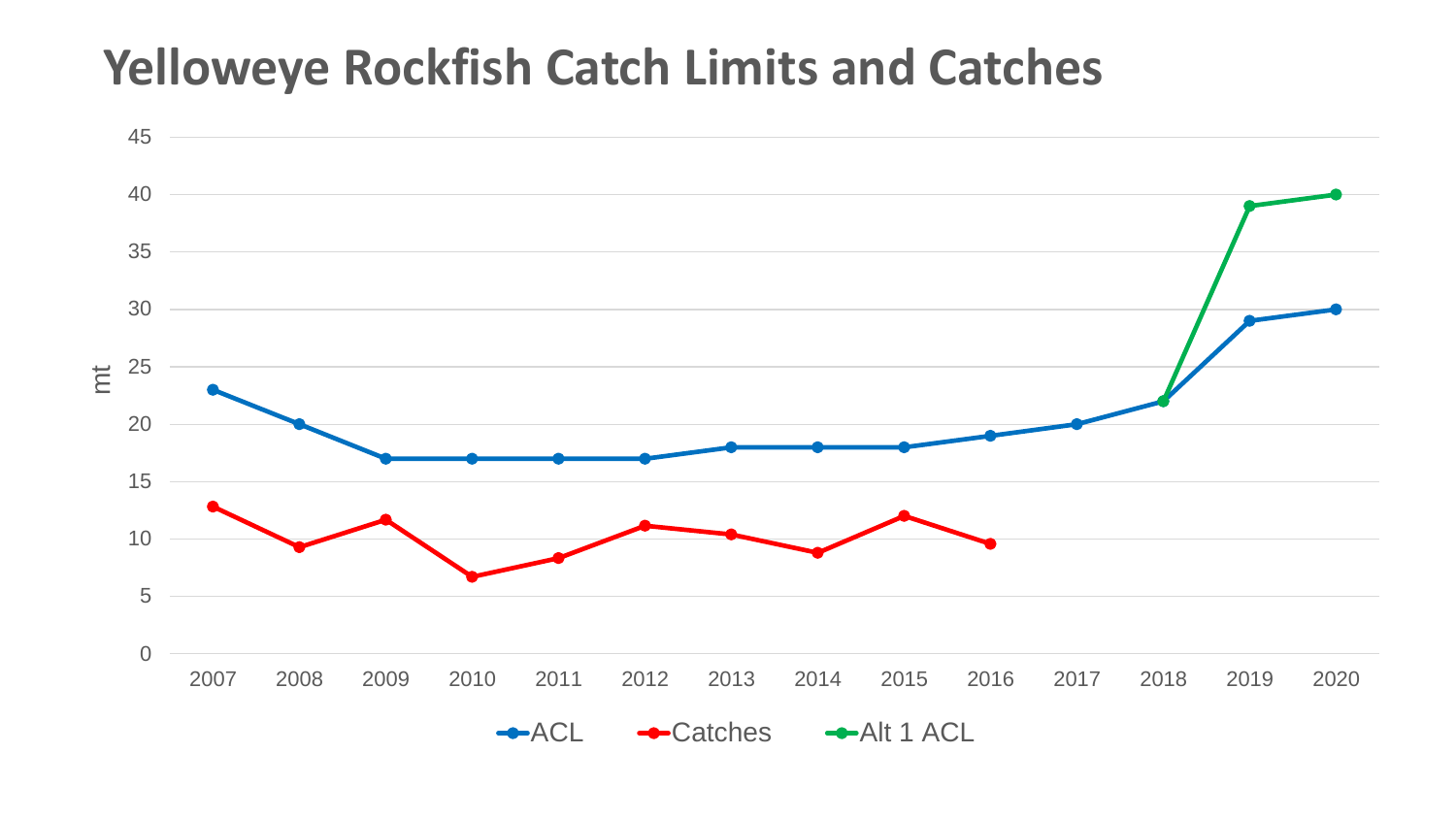### **Short Answer:**

#### **Uncertainty**

- Catch Projections and Estimated Impacts
	- Outdated Data
	- Stock Availability
- Unpredictability
	- Effort
	- Fishing Behavior



#### **Precautionary Approach**

- What's at Risk?
- Avoid, Rather Than React
- Inseason Actions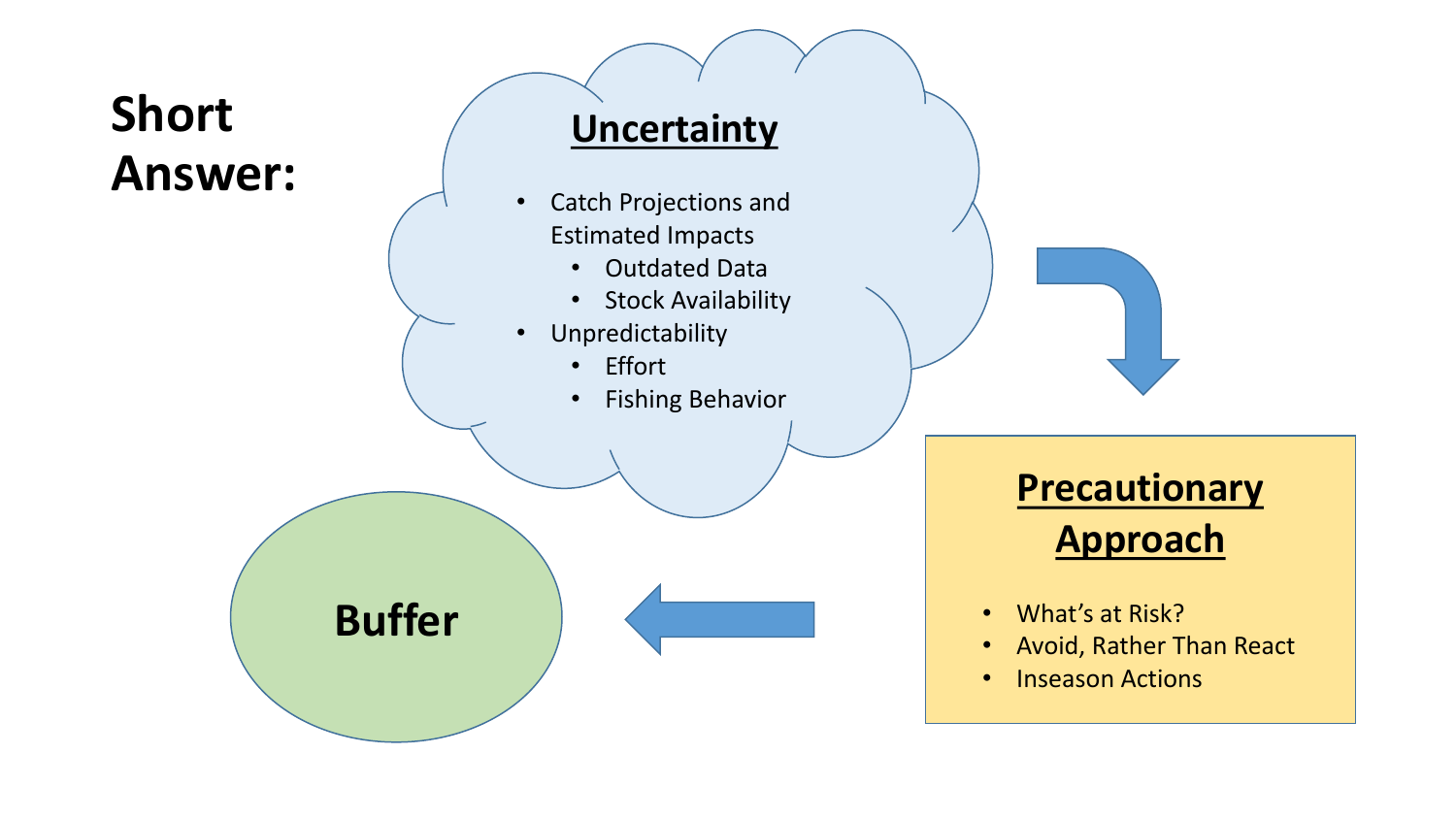## **Overarching – Management Context**

- What's at Stake?
	- Fishing Opportunities—Current and Future—and Credibility/Trust
- Share Common Annual Catch Limit
	- Actions Affect Others Within a Sector and Potentially All Other Sectors
- High Demand
	- Taken in Every Sector
	- Competition for Allocation (i.e., Use It or Lose It)
- Council's Precautionary Approach
	- Research Proposals: No "Extra" Fish for Biological Sampling
	- Fisheries: Hesitant to Ask for More Liberal Measures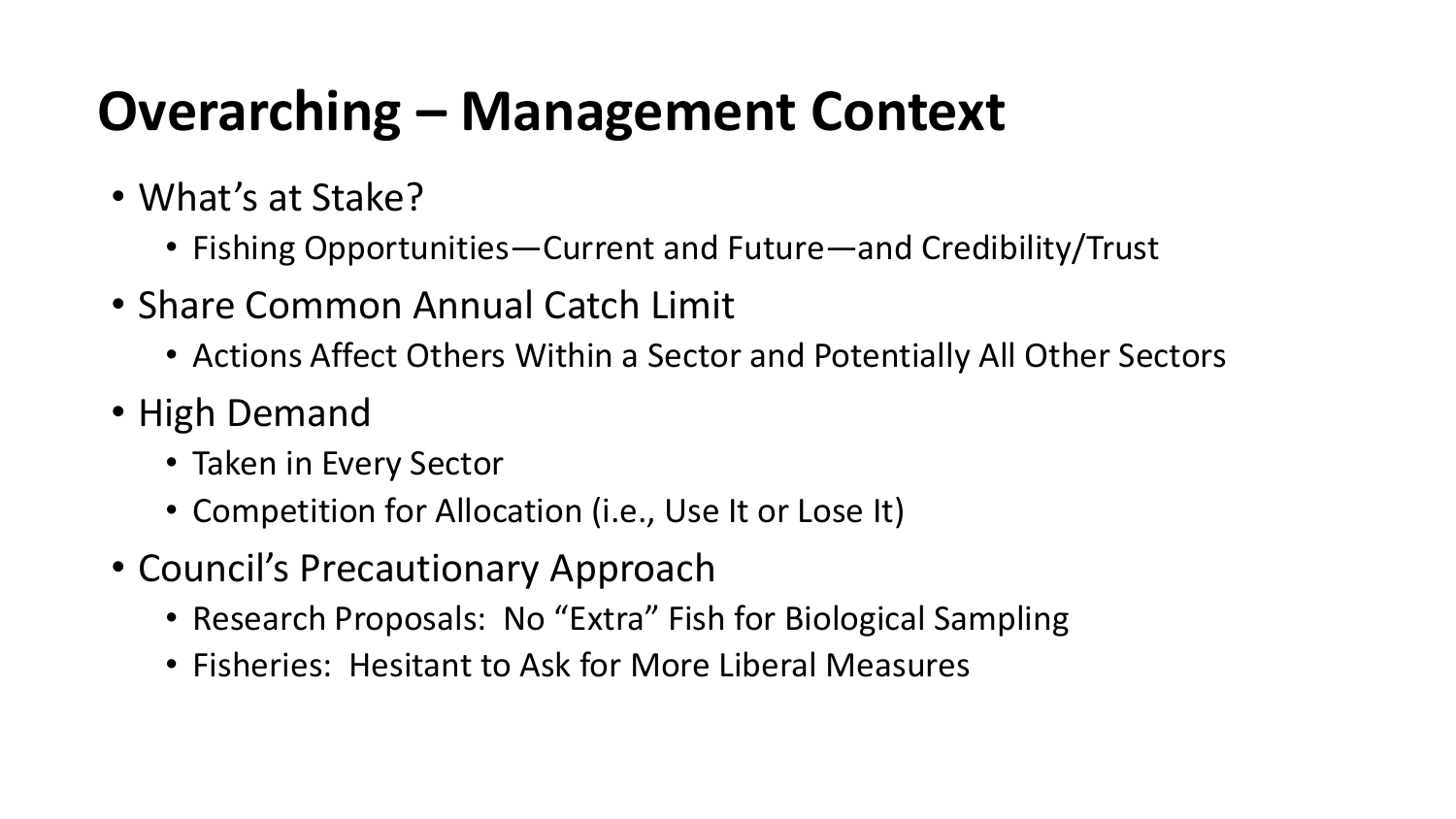# **Uncertainty (GMT)**

- Lack Recent Data to Precisely Estimate Catch Projections
	- Old Data; Previously Targeted; Public Education
	- New Entrants—Increased Effort and Inexperienced
- Current Biomass and Distribution Compared to When Data Collected
- High Variability Around Average
- Build a Strong Record and Demonstrate Need of Fishing Communities
- Council's Precautionary Approach
	- If Too High, Change Not Approved
	- If Too Low, Can't Demonstrate Need…And There is Competition
- Integrity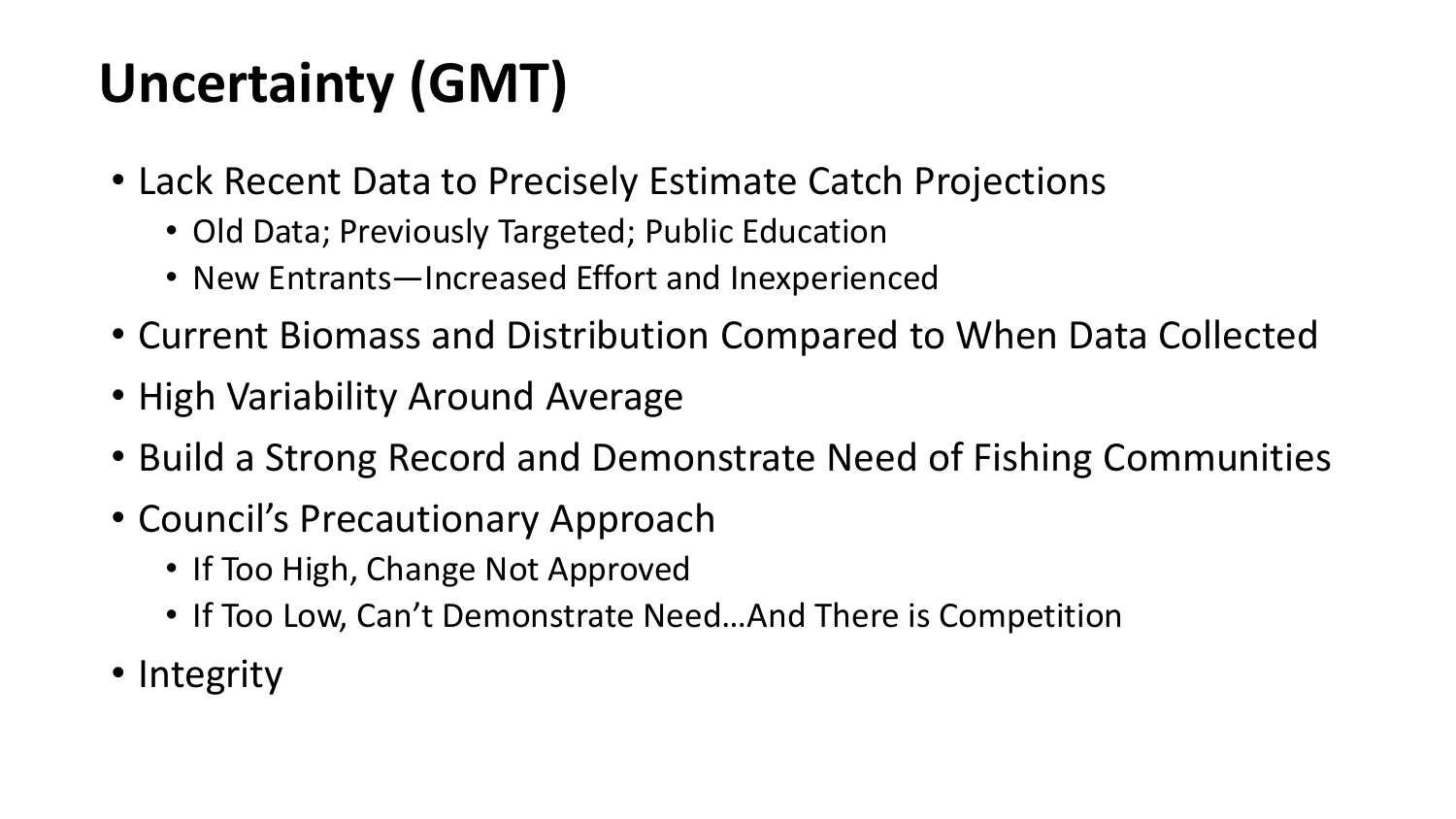### **Recreational and Commercial Fishers**

- Go Where the Fish Are
- Avoid or Stop Economic Loss (Individual, Business, Community)
	- Economic Trade-Offs
- Old Data/Information and New Entrants (Inexperience)
	- Unlimited Effort (Recreational and Open Access)
	- Regulations Need to Work for Everyone
- Commercial:
	- Fulfilling Market Commitments and Buying and Processing Infrastructure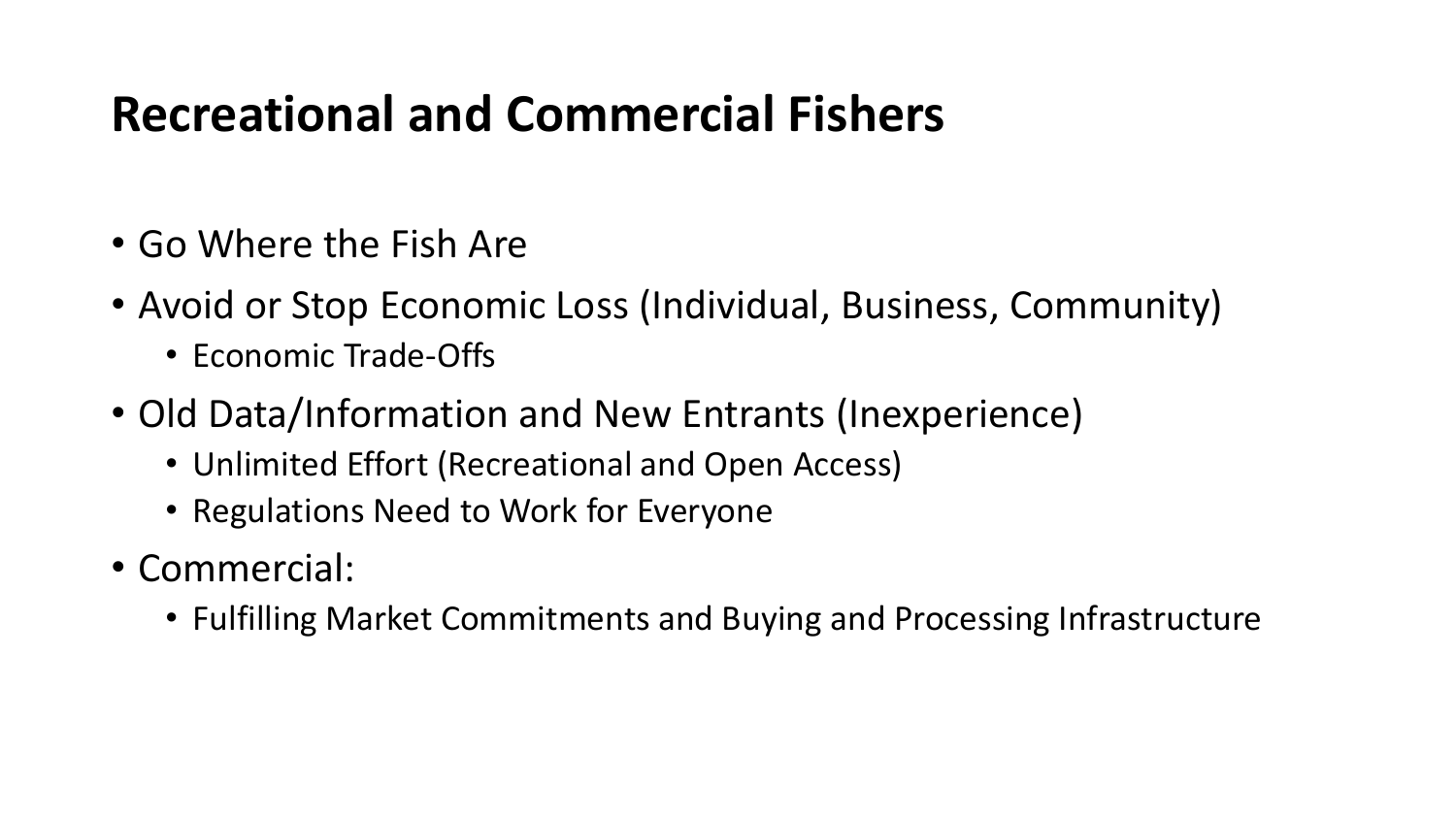## **The Management System**

- Biennial Management Process and Deadlines
	- High Standards for Quantity and Quality of Information
	- Limit Number and Scope of Proposed Management Changes
	- Limitation of Staff Resources Available
	- Work/Life Balance
- Council Discussions and Schedule
	- Full Agendas, Need for Brevity
	- Complex Issues Information Overload
- Rulemaking Process and Timeline
	- Decisions 6-9 Months in Advance of Effective Date
	- Increased Internal Scrutiny
	- Legally Defensible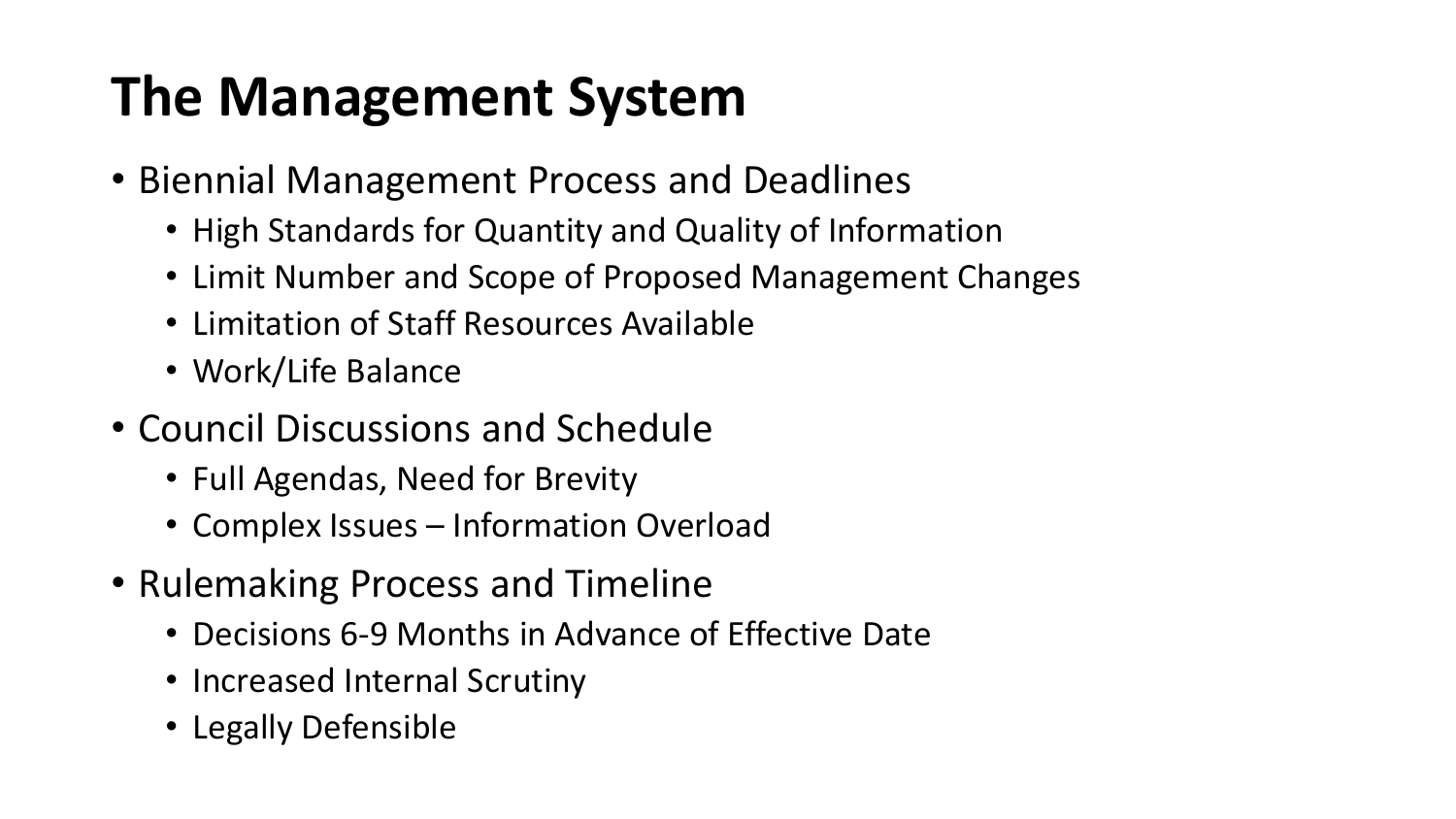## **Precautionary Approach (The Council)**

- Balancing NS 1 and NS 8
	- "It Doesn't Matter What I Believe, It Only Matters What I Can Prove"
- Fairness
	- Police Each Other
- Tribal Treaty Rights
	- Conservation and Future Fishing
- Stakeholders
	- Creating False Expectations, Avoiding Disappointments
	- Fishery and Community Stability, Avoiding Inseason Actions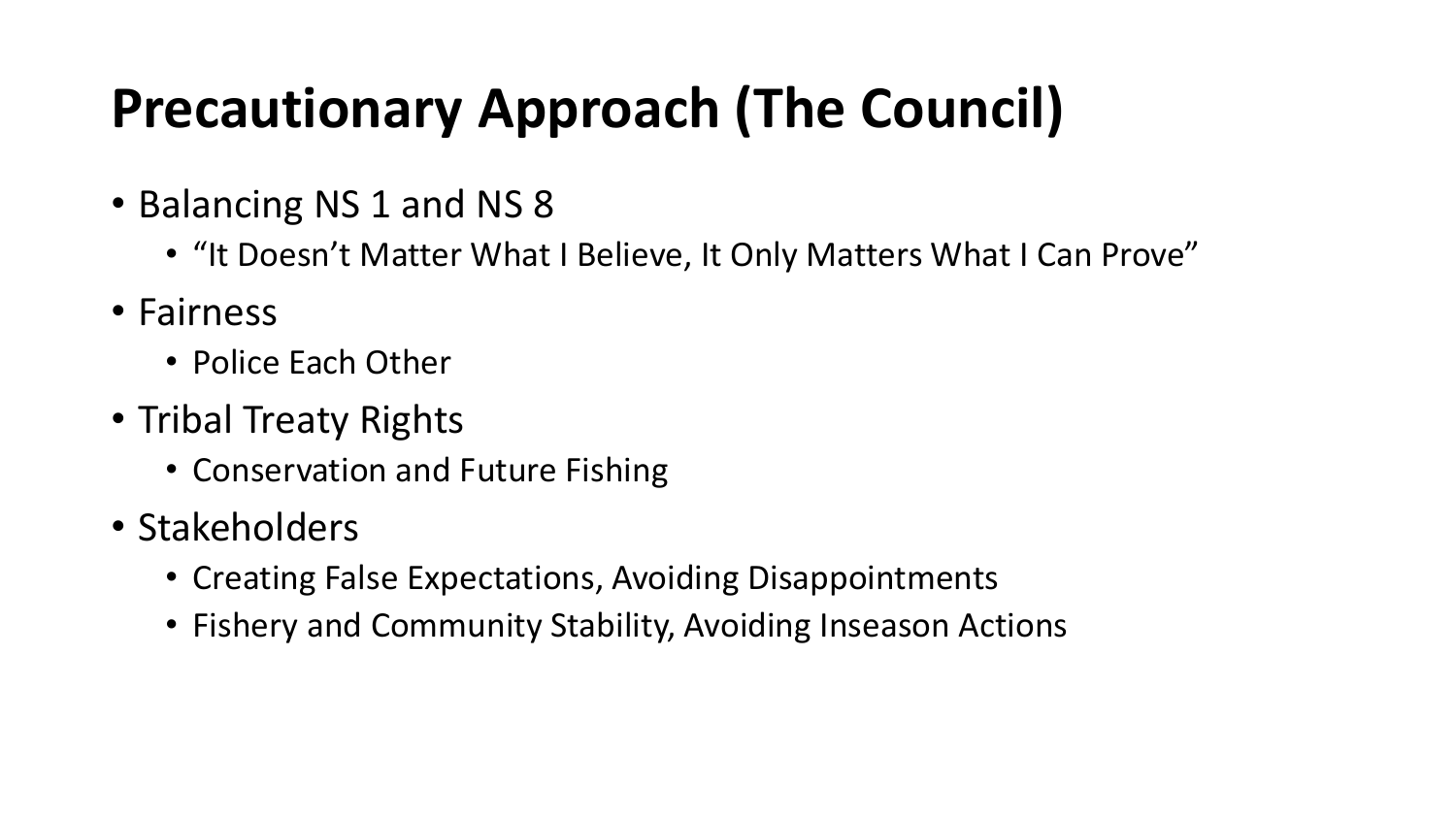# **Buffer (Insurance)**

- Sectors Include Buffers Against Uncertainty Resulting in Requests/Set Asides/Harvest Guidelines/Catch Projections that, in the Aggregate, are Higher than What is Likely a "Reasonable Expectation" of Catch
- In Other Words, What Fishing Communities "Need" are Limited Additional Opportunity for Economic Relief and Buffers Against the Uncertainty
- Other Examples:
	- Canary Rockfish (2017), Darkblotched and POP (2017 and 2018)
	- Sardines (i.e., Set Asides, Live Bait, and Incidental Catch Set ACL at 8,000 mt, "Reasonable Expectation" is Likely 4,000-5,000 mt)
	- Chinook Bycatch in Trawl Fisheries Inclusion of a 3,500 Chinook Reserve